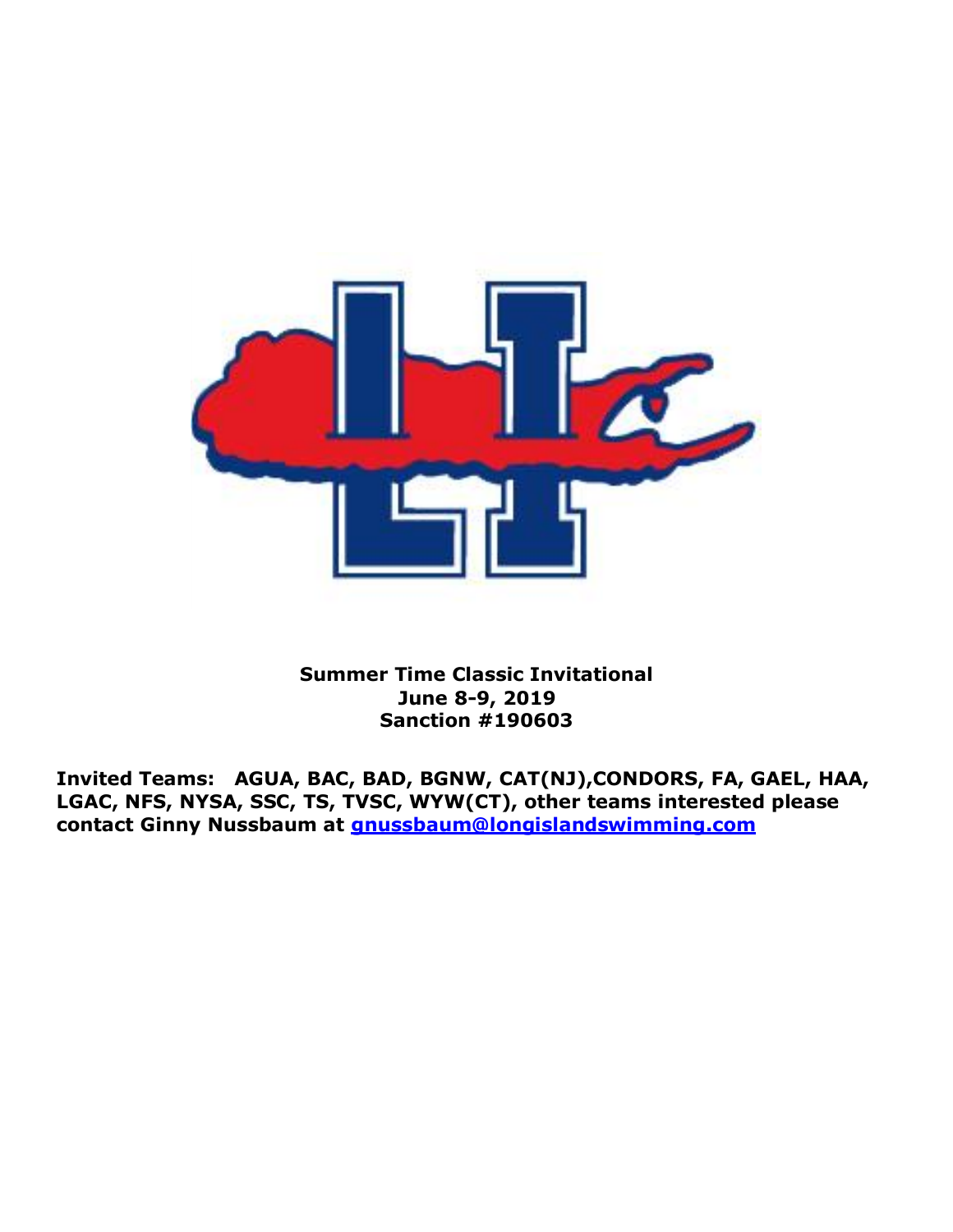## **Summer Time Classic Invitational**

**June 8-9, 2019**

| <b>SANCTION:</b>            | Held under the sanction of USA Swimming/Metropolitan Swimming, Inc., #190603                                                                                                                                                                                                                                                                                                                                                                                                                                                                                                                                                                                                                                                                                                                                                  |
|-----------------------------|-------------------------------------------------------------------------------------------------------------------------------------------------------------------------------------------------------------------------------------------------------------------------------------------------------------------------------------------------------------------------------------------------------------------------------------------------------------------------------------------------------------------------------------------------------------------------------------------------------------------------------------------------------------------------------------------------------------------------------------------------------------------------------------------------------------------------------|
| <b>LOCATION:</b>            | <b>Nassau County Aquatic Center</b><br>Eisenhower Park, East Meadow, NY 11554                                                                                                                                                                                                                                                                                                                                                                                                                                                                                                                                                                                                                                                                                                                                                 |
| <b>FACILITY:</b>            | 10 Lane by 50 meter competition pool w/ 2 meter min depth<br>The pool Has Not been certified in accordance with Article 104.2.2C (4)                                                                                                                                                                                                                                                                                                                                                                                                                                                                                                                                                                                                                                                                                          |
| <b>SESSIONS:</b>            | Session One - 12&U - Saturday June 8 warm-up 8-8:50am Start 9am<br>Session Two - Open - Saturday June 8 warm-up 1:30pm Start 2:30pm<br>Session Three - 12&U - Sunday June 9 warm-up 8-8:50am Start 9am<br>Session Four - Open - Sunday June 9 warm-up 1:30-2:20pm Start 2:30pm                                                                                                                                                                                                                                                                                                                                                                                                                                                                                                                                                |
| <b>FORMAT:</b>              | The meet is a Timed Final Event<br>The meet will be Deck Seeded                                                                                                                                                                                                                                                                                                                                                                                                                                                                                                                                                                                                                                                                                                                                                               |
| <b>ELIGIBILITY:</b>         | Open to all Invited USA Swimming/Metropolitan Swimming Inc. registered swimmers.<br>All swimmers participating in this meet must be registered by the first day of the meet.<br>Age on June 8, 2019 will determine age for the entire meet.                                                                                                                                                                                                                                                                                                                                                                                                                                                                                                                                                                                   |
| <b>ENTRIES:</b>             | All Athletes are limited to enter 3 events per session.<br>Deck entries will not be accepted.<br>NT's will not be accepted<br>Entries are by invite only.<br>Hy-Tek Email entries will be accepted                                                                                                                                                                                                                                                                                                                                                                                                                                                                                                                                                                                                                            |
|                             | U.S. Mail Payment to: Leanne Herrera, 750F Stewart Ave., Garden City, NY 11530<br>Email Entries/Confirm Entry Receipt: entries.liac@gmail.com<br>An email confirming receipt of entries if you provide an email contact. Please contact Meet Director if you do not<br>receive such a report within 2 days of your original email.                                                                                                                                                                                                                                                                                                                                                                                                                                                                                            |
| <b>QUALIFYING</b><br>TIMES: | Times must be achieved between January 1, 2018, and May 28, 2019, dates inclusive. Long Course Meters (LCM)<br>qualifying times will be seeded first, followed by Short Course Yard (SCY) qualifying times, followed by Short<br>Course Meters (SCM) qualifying times. All qualifying individual times must be provable at the meet. There are no<br>Upper Time Limits for this meet. Times not provable will be scratched and not be seeded into the event. The<br>qualifying standards for 12 $\&$ under events will be the 2017 B national age group time standards and for 13 $\&$ over<br>events the standard will be the 2017 BB national age group time standards by age group which can be found at<br>www.usaswimming.org/_Rainbow/Documents/19cf506c-9519-45c1-af94-f835a1e4529/2020MotivationalTimes-<br>Top16.pdf |
| <b>DEADLINE:</b>            | Entries must be received by: May 28, 2019. Invited clubs' qualifying athletes will be entered on a first<br>come / first serve basis                                                                                                                                                                                                                                                                                                                                                                                                                                                                                                                                                                                                                                                                                          |
| <b>ENTRY FEE:</b>           | An entry fee of \$7.00 per individual event and \$10.00 per relay event must accompany the entries.<br>There is a \$10.00 facility fee/athlete<br>Make check payable to: Long Island Swimming<br>Payment must be received by June 8, 2019 for email entries. Payment must be included with all mail entries.<br>Failure to pay entry fees by this deadline could result in teams being barred from the meet.                                                                                                                                                                                                                                                                                                                                                                                                                  |
| <b>WARM-UP:</b>             | General warm up with assigned lanes for the first 40 minutes. Sprint lanes and General lanes will be available for<br>the remaining 10 minutes. Lane assignments will be distributed along with the scratch sheet each session.                                                                                                                                                                                                                                                                                                                                                                                                                                                                                                                                                                                               |
| <b>SCRATCHES:</b>           | Coaches will be given scratch sheets upon check-in for each session. All scratches are due no later than 30 minutes<br>prior to the start of the session. Coaches are asked to draw a line through an individual event to indicate clearly<br>that individual event is a scratch or when an athlete is out of the session completely draw a line through the<br>swimmers name who will not be participating in the session.                                                                                                                                                                                                                                                                                                                                                                                                   |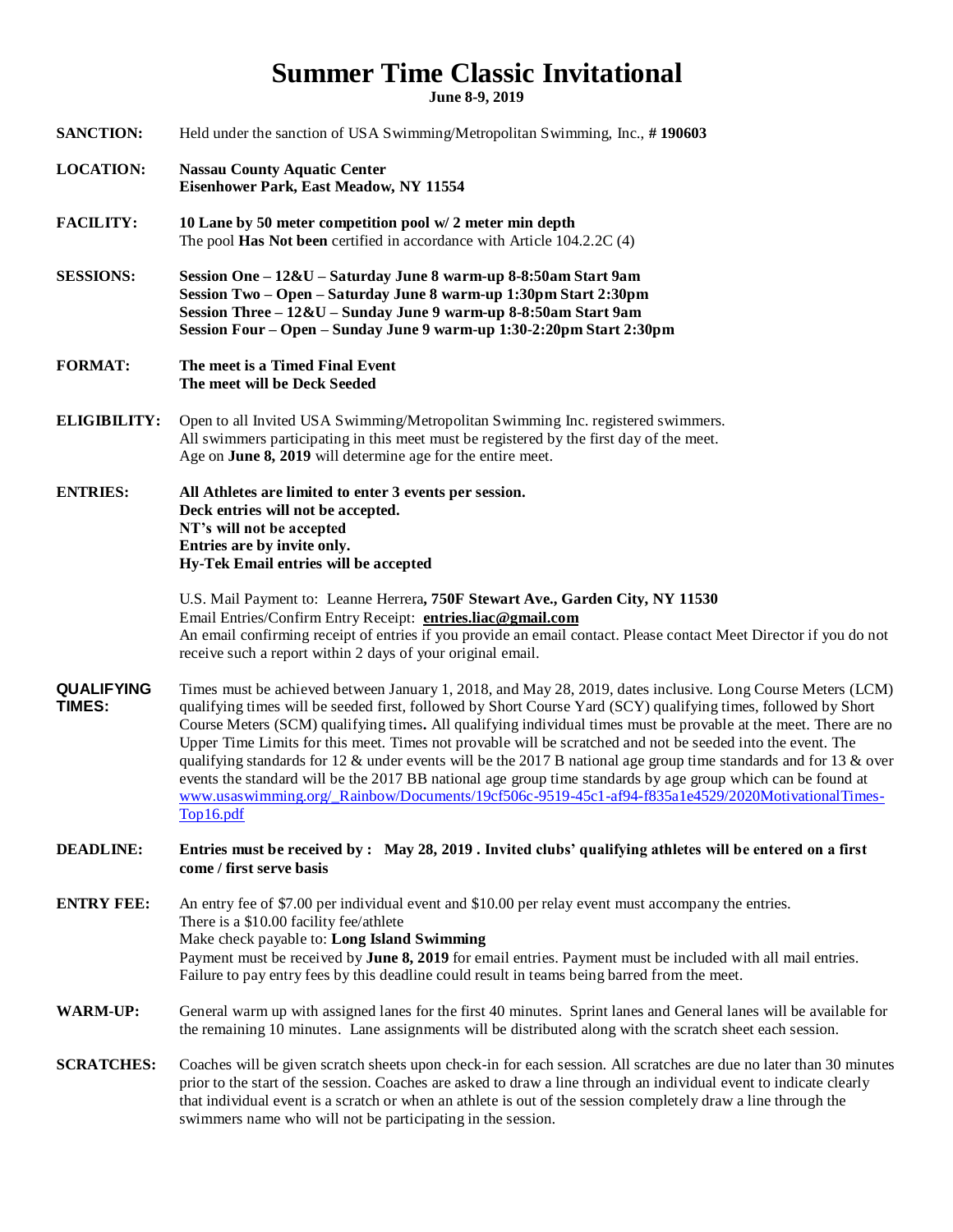| <b>COACHES:</b>                          | In accordance with Metropolitan Swimming Inc. Policy, only those coaches who display current, valid USA<br>Swimming credentials will be permitted to act in a coaching capacity at this meet. Coaches who do not possess<br>these credentials will be required to leave the deck area.                                                                                                                                                                                                                                                                                                                                                            |
|------------------------------------------|---------------------------------------------------------------------------------------------------------------------------------------------------------------------------------------------------------------------------------------------------------------------------------------------------------------------------------------------------------------------------------------------------------------------------------------------------------------------------------------------------------------------------------------------------------------------------------------------------------------------------------------------------|
| <b>AWARDS:</b>                           | $1st - 10th$ place awards will be given to the 12&U athletes. Both 9-10 and 8&U awards will be given in the 10&U<br>events.                                                                                                                                                                                                                                                                                                                                                                                                                                                                                                                       |
| <b>OFFICIALS:</b>                        | Meet Referee: Rich Brown, mbrown173@icloud.com<br>Meet Admin: Danielle Baldwin<br>Officials wishing to volunteer should contact Meet Referee by June 8, 2019                                                                                                                                                                                                                                                                                                                                                                                                                                                                                      |
| <b>MEET</b><br><b>DIRECTOR:</b>          | Alexis Skelos, askelos@longislandswimming.com 516.378.8467 – Questions concerning the meet will only be<br>entertained when communicated via a certified coach on an invited team.                                                                                                                                                                                                                                                                                                                                                                                                                                                                |
| <b>DISABILITY</b><br><b>SWIMMERS:</b>    | Swimmers with disabilities are encouraged to attend. Contact the meet director if you need special consideration.<br>The athlete (or the athlete's coach) is also responsible for notifying the meet referee of any disability prior to the<br>competition.                                                                                                                                                                                                                                                                                                                                                                                       |
| <b>AUDIO/VISUAL</b><br><b>STATEMENT:</b> | Use of Audio or visual recording devices, including a cell phone, is not permitted in changing areas, rest<br>rooms, behind the starting blocks or locker rooms                                                                                                                                                                                                                                                                                                                                                                                                                                                                                   |
| <b>DRONES:</b>                           | "Operation of a drone, or any other flying apparatus, is prohibited over the venue (pools, athlete/coach<br>areas, spectator areas and open ceiling locker rooms) any time athletes, coaches, officials and/or spectators<br>are present."                                                                                                                                                                                                                                                                                                                                                                                                        |
| <b>POLICY:</b>                           | Any photographer or videographer, who intends to take pictures at a Metropolitan Swimming sanctioned meet,<br>must complete and submit a Photographer Registration Form to the Meet Director before commencing activity.<br>Forms are available on the Metropolitan Swimming website as well as from the Meet Director.                                                                                                                                                                                                                                                                                                                           |
| <b>RULES:</b>                            | The current USA Swimming Rules and Regulations will apply.<br>The USA Swimming Code of Conduct is in effect for the duration of the meet.<br>The overhead start procedure may be used at the discretion of the meet Referee.                                                                                                                                                                                                                                                                                                                                                                                                                      |
| <b>SAFETY:</b>                           | Metropolitan Safety and Warm-up procedures will be in effect. Marshals will be present throughout warm-ups and<br>competition, and have the authority to remove, with the concurrence of the meet Referee, any swimmer, coach,<br>club, or spectator for failure to follow the safety rules. "Any swimmer entered in the meet must be certified by a<br>USA Swimming member coach as being proficient in performing a racing start or must start each race from within<br>the water. When unaccompanied by a member-coach, it is the responsibility of the swimmer or the swimmer's<br>legal guardian to ensure compliance with this requirement. |
| <b>MEET</b><br><b>DECORUM:</b>           | Each club is requested to handle its own team and discipline problems. Anyone found vandalizing county<br>property; stealing or displacing disorderly conduct will be subject to disqualification, ejection from the meet and<br>possible criminal prosecution.                                                                                                                                                                                                                                                                                                                                                                                   |
| <b>DISCLAIMER:</b>                       | Upon acceptance of his/her entries, the participant waives all claims against Nassau County Aquatic Center,<br>Long Island Aquatic Club, Long Island Swimming,, Metropolitan Swimming Inc., USA Swimming Inc., their<br>agents or representatives for any injury occurring as a result of the meet.<br>It is understood that USA Swimming, Inc. and Metropolitan Swimming, Inc. shall be free from any liabilities or<br>claims for damages arising by reason of injuries to anyone during the conduct of the meet.                                                                                                                               |
| <b>DECK</b><br><b>CHANGING:</b>          | Is Prohibited                                                                                                                                                                                                                                                                                                                                                                                                                                                                                                                                                                                                                                     |
| <b>ADMISSION:</b>                        | All tickets will be sold online - http://www.longislandswimming.com/hosted-meets.html<br>\$8.35 Adult / Session -<br>All children over the age of 3 require a ticket<br>Meet heat sheets will be available on meet mobile /<br>No programs will be sold<br>AT DOOR ADMISSION:                                                                                                                                                                                                                                                                                                                                                                     |
| <b>MERCHANTS:</b>                        | \$20.00 per session cash only<br>A concession stand is operated by the Nassau County Aquatic Center. No glass will be permitted on the deck.<br>Hobies wim will be available throughout the entire meet                                                                                                                                                                                                                                                                                                                                                                                                                                           |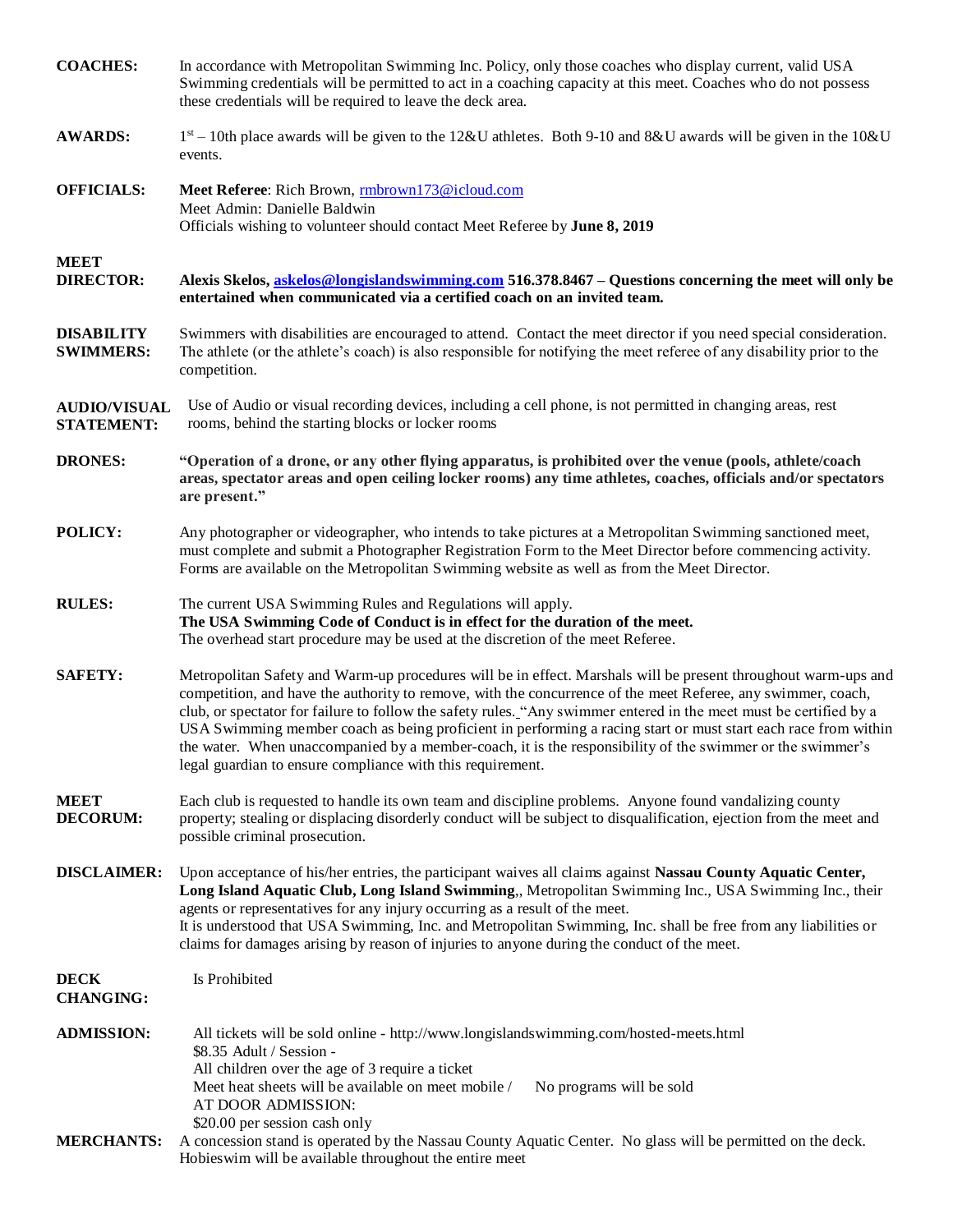## **DIRECTIONS: FROM VERRAZANO NARROWS BRIDGE AND KENNEDY AIRPORT:**

Follow signs to Belt Parkway/Long Island East. Take Belt Parkway eastbound past Kennedy Airport after Kennedy Airport stay in the left lane and look for signs to Southern State Parkway East. Take So.State Pkwy East to Meadowbrook Pkwy (northbound) to NY-24 Hempstead Turnpike (exit M4) East. On Hempstead Turnpike go to the left lane and make a left at the first light (Merrick Ave.) At first traffic light make a right. This is the entrance to the pool.

## **FROM WHITESTONE AND THROGS NECK BRIDGES**

Take Cross Island Parkway South to Exit 29, Grand Central Parkway eastbound. Follow Grand Central Pkwy to Meadowbrook Pkwy southbound (Jones Beach). Get off Meadowbrook Pkwy at NY-24 Hempstead Tpke.(exit M4). On Hempstead Turnpike go to the left lane and make a left at the first light (Merrick Ave.) At first traffic light make a right. This is the entrance to the pool.